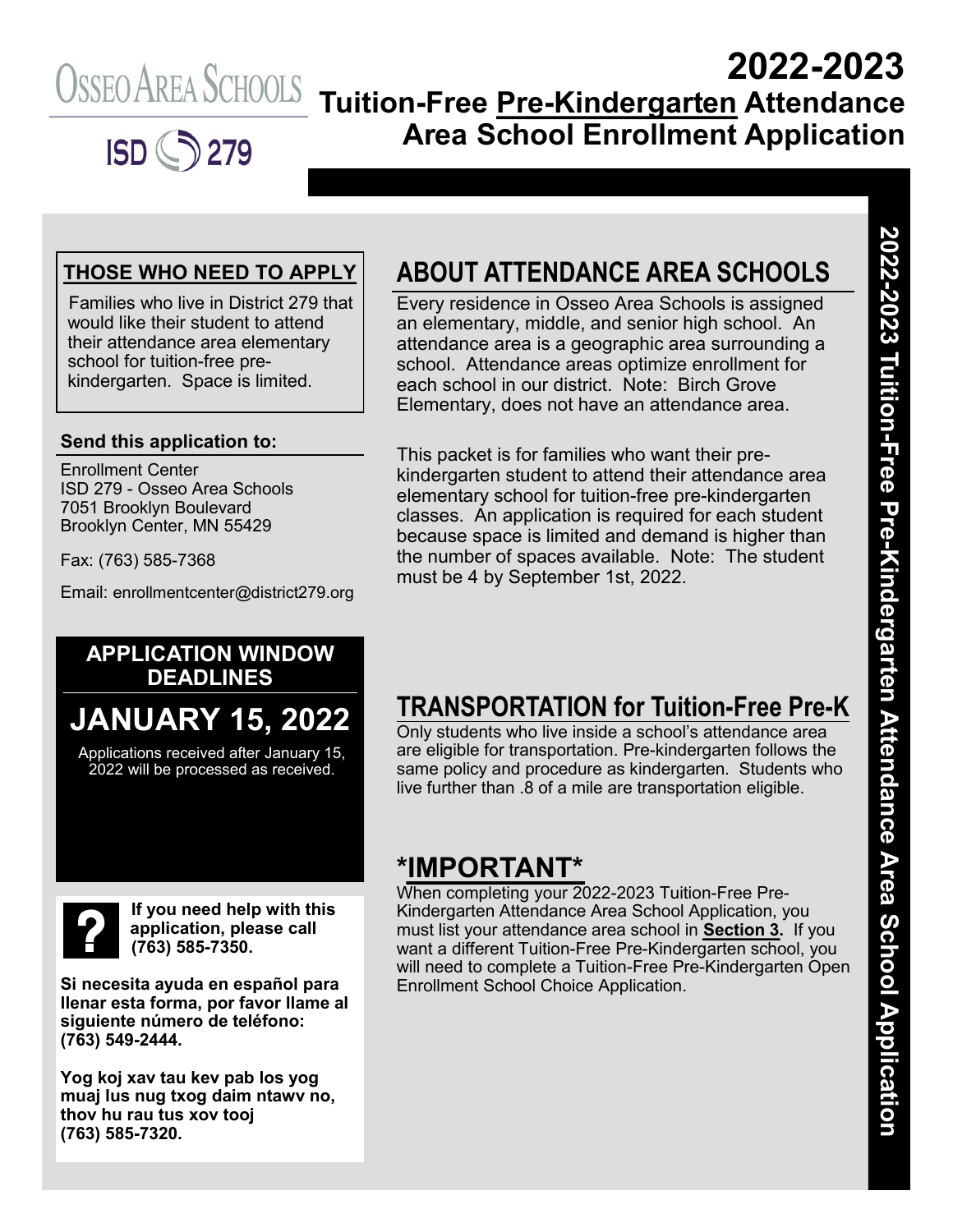# **TO BEGIN THE APPLICATION PROCESS, PLEASE FOLLOW THESE STEPS:**

Determine your Attendance Area School by using the **DISTRICT MAP** at www.district279.org, or by contacting the Enrollment Center at (763) 585-7350 or enrollmentcenter@district279.org. **1**

Complete the application attached to this packet. An application must be completed for each student who wishes to attend their attendance area elementary school for tuition-free pre-kindergarten. **To have the best chance of acceptance, please submit your application to the Enrollment Center by JANUARY 15, 2022. 2**

# **APPLICATION TIMELINE**

| <b>APPLICATION</b>           |                  | <b>DATE NOTIFICATION</b> | <b>ENROLLMENT</b>        |  |
|------------------------------|------------------|--------------------------|--------------------------|--|
| <b>DEADLINE</b>              |                  | <b>WILL BE MAILED</b>    | <b>DEADLINE</b>          |  |
| <b>APPLICATION WINDOW #1</b> | January 15, 2022 | <b>January 28, 2022</b>  | <b>February 18, 2022</b> |  |

**\* Applications received after January 15, 2022 will be processed as received.**

# **APPROVAL GUIDELINES**

The highest priority for enrollments into tuition-free pre-kindergarten classes is for students who live inside the attendance area of the elementary school offering tuition-free pre-kindergarten classes. Additional application preferences are given in the following order:

- 1. Sibling if the student's sibling already attends the requested school.
- 2. Childcare if the student's childcare is in the attendance area of the requested elementary school.
- 3. Employee if the student's biological parent/legal guardian is an employee of District 279.

Note: Priority/preference **does not** guarantee that the student will be accepted to their attendance area school. Space is limited.

# **WAITING POOL**

Applications not selected for approval will automatically be entered in a waiting pool and will be selected in order of priority and date received. .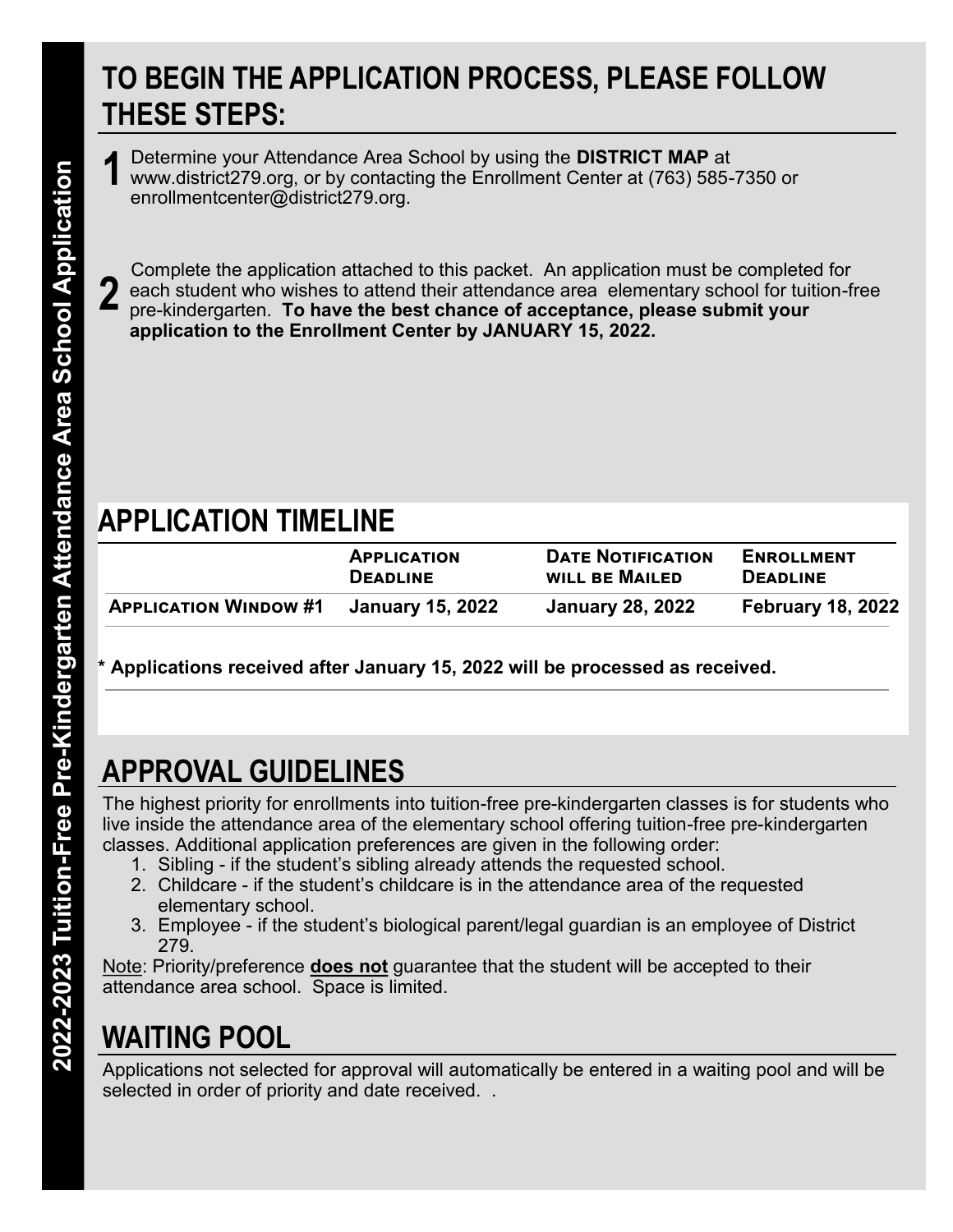# **Tuition-Free Pre-Kindergarten Attendance Area School Application**

#### **Elementary Schools**

| <b>SCHOOLS</b>                                                                                                                                 | <b>START/END TIME</b>                                                                |  |  |  |  |
|------------------------------------------------------------------------------------------------------------------------------------------------|--------------------------------------------------------------------------------------|--|--|--|--|
| <b>Crest View Elementary</b><br>Tuition-Free Pre-K<br>8200 Zane Avenue North<br>Brooklyn Park, MN 55443                                        | Morning ▶ 8:50 a.m. - 11:20 a.m.<br>Afternoon ▶ 12:50 p.m - 3:20 p.m.                |  |  |  |  |
| <b>Edinbrook Elementary</b><br><b>Tuition-Free Pre-K</b><br>8925 Zane Avenue North<br>Brooklyn Park, MN 55443                                  | Morning $\triangleright$ 8:50 a.m. - 11:20 a.m.<br>Afternoon ▶ 12:50 p.m - 3:20 p.m. |  |  |  |  |
| <b>Fair Oaks Elementary</b><br><b>Tuition-Free Pre-K</b><br>5600 65th Avenue North<br>Brooklyn Park, MN 55429                                  | Morning $\triangleright$ 9:30 a.m. - noon<br>Afternoon ▶ 1:30 p.m - 4:00 p.m.        |  |  |  |  |
| <b>Garden City Elementary</b><br>Tuition-Free Pre-K<br>3501 65th Avenue North<br>Brooklyn Center, MN 55429                                     | Morning $\triangleright$ 9:30 a.m. - noon<br>Afternoon ▶ 1:30 p.m - 4:00 p.m.        |  |  |  |  |
| <b>Palmer Lake Elementary</b><br><b>Tuition-Free Pre-K</b><br>7300 West Palmer Lake Dr.<br>Brooklyn Park, MN 55429                             | Morning $\triangleright$ 8:50 a.m. - 11:20 a.m.<br>Afternoon ▶ 12:50 p.m - 3:20 p.m. |  |  |  |  |
| <b>Park Brook Elementary</b><br><b>Tuition-Free Pre-K</b><br>7400 Hampshire Avenue N.<br>Brooklyn Park, MN 55428                               | Morning $\triangleright$ 8:50 a.m. - 11:20 a.m.<br>Afternoon ▶ 12:50 p.m - 3:20 p.m. |  |  |  |  |
| <b>Zanewood Elementary</b><br>Tuition-Free Pre-K<br>7000 Zane Avenue North<br>Brooklyn Park, MN 55429                                          | Morning $\triangleright$ 9:30 a.m. - noon<br>Afternoon ▶ 1:30 p.m - 4:00 p.m.        |  |  |  |  |
| <b>Note:</b> If you are interested<br>in attending Birch Grove<br>School for the Arts, please<br>apply through MAGNET<br><b>SCHOOL CHOICE.</b> | North West Suburban Integration<br>School District's website is:<br>NWS.K12.MN.US    |  |  |  |  |